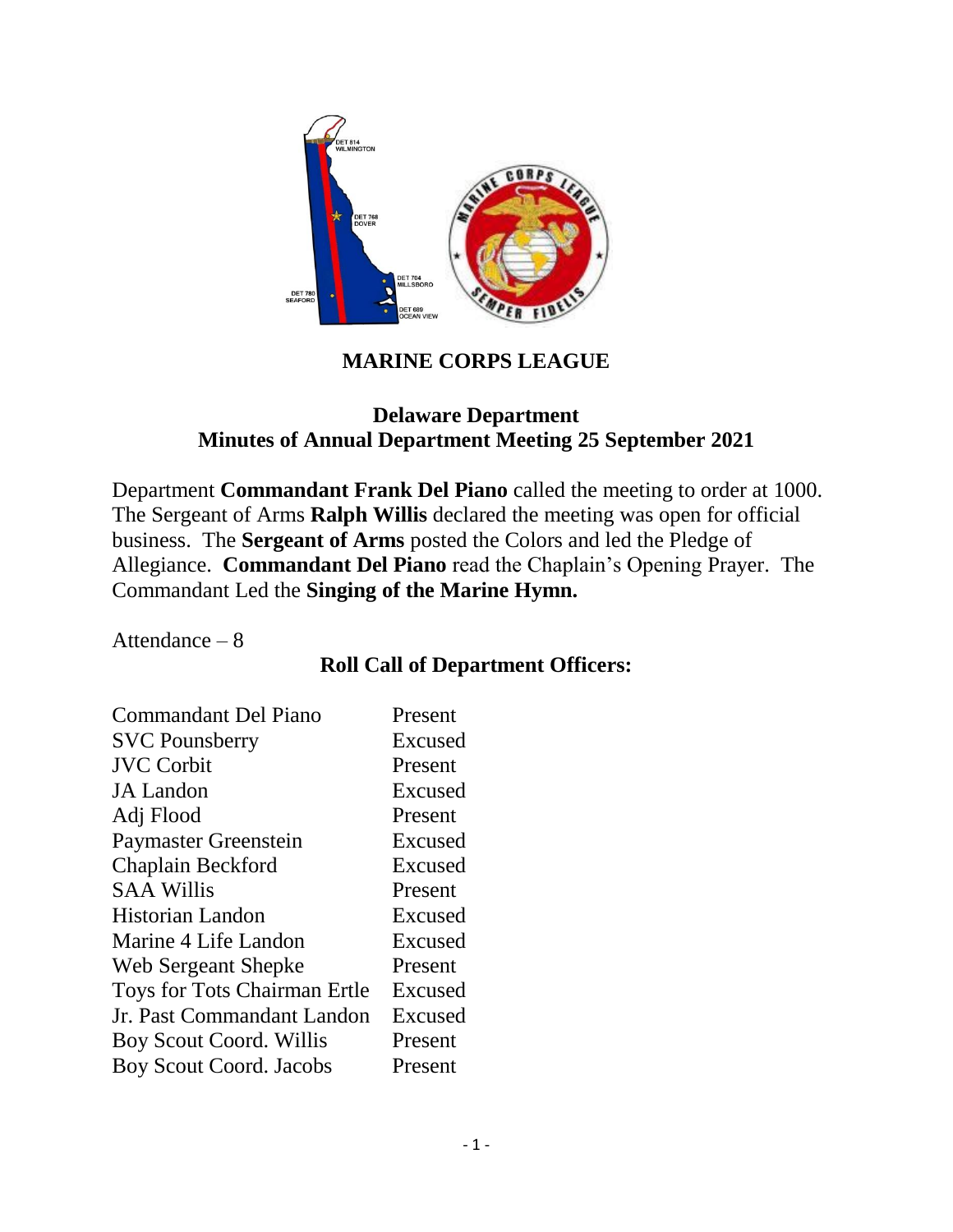All Officers are present and accounted for.

**Past Commandants** were recognized. **Marine Fred Wise** was in Attendance. **Marine of the Year Jack Flood, Jr.,** and **Fred Wise** were in attendance.

## **Minutes**

**The Minutes** were posted on the Department Website. A Motion was made and seconded to approve the Minutes. They passed Unanimously.

# **Adjutant's Report**

**Adjutant Flood** once again stressed the importance of getting Reports in on time. No Reports were received from any Committee. At the Annual Meeting only 20 Marines showed up when we had 30 RSVP's. The Adjutant suggested that at the Future Annual Meeting the Detachment's collected the RSVP's and if it's Member does not show up, they will be responsible for the Costs. A Motion will be made at our next Quarterly Meeting to adopt this suggestion. The Adjutant informed all in Attendance that a Marine's Wife donated a number of items that are on the adjoining table and if anyone wants to take an item with them leave a Donation to the Department.

## **Paymaster's Report**

**Commandant Del Piano** gave the Quarterly Report of Income and Expenses. A Motion was made, subject to Audit, and seconded to approve the Reports. They passed Unanimously.

# **Chaplain's Report – Absent.**

# **Department Elective Officers Reports**

**Commandant Del Piano** has Received a Certificate of **Meritorious Commendation** for the State of Delaware. Information has been received from the **Marine Shop** in Quantico that the **Mess Dress Jackets** will require at least 2 months for an order.

# **Senior Vice Commandant Pounsberry – Absent.**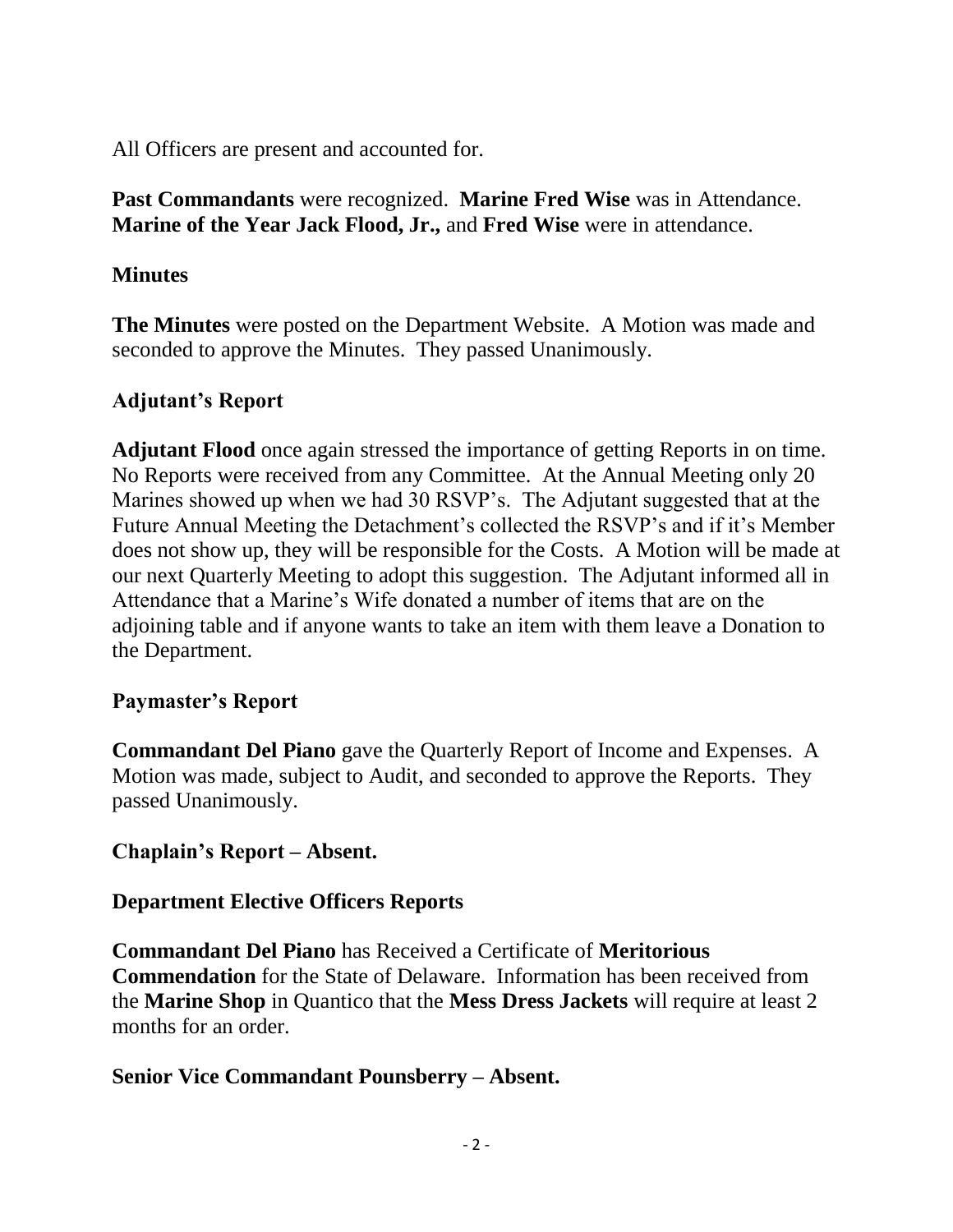## **Junior Vice Commandant Corbin, Jr. – No Report.**

### **Judge Advocate Landon – Absent.**

### **Detachment Activity Reports**

The **Reports** have been submitted and distributed to our Members. A Motion was made to accept the Reports and Seconded. The Motion passed Unanimously.

The **Diamond State, Central and Devil Dogs Detachments** added to their Reports.

#### **Unfinished Business**

#### **Web Site – No Report.**

**Future Meetings – Marine Ralph Willis** will contact **Central Commandant Robert Sly** to hold the January Meeting in the Clubhouse of Noble's Pond just South of Dover. The National Guard Armory in Dover is no longer available. Our Annual Meeting at Heritage Shores is already scheduled for 7 May 2022.

### **Marine For Life Program – Marine Landon Absent.**

**Marine Birthday Ball – Diamond State** and **First State Birthday Balls. Diamond State's is 6 November at King's Creek at a cost of \$50 from 1500 to 2200 and First State's is 13 November at the Ocean Pines Yacht Club at a Cost of \$40 from 1400 to 1800.**

#### **New Business**

**Devil Dogs Detachment – A Detachment Marine, Butch Crismond,** has stepped up to accept the Position **as Commandant. They are still looking for a Sr. and Jr. Vice Commandant.**

### **Good of the League**

**Commandant Del Piano** is looking for suggestions on ways to Fundraise. Adjutant Flood suggested that an Organization that he is a Trustee of requested that Five Churches in it's Territory donate \$200 each. We had Two Restaurant's give